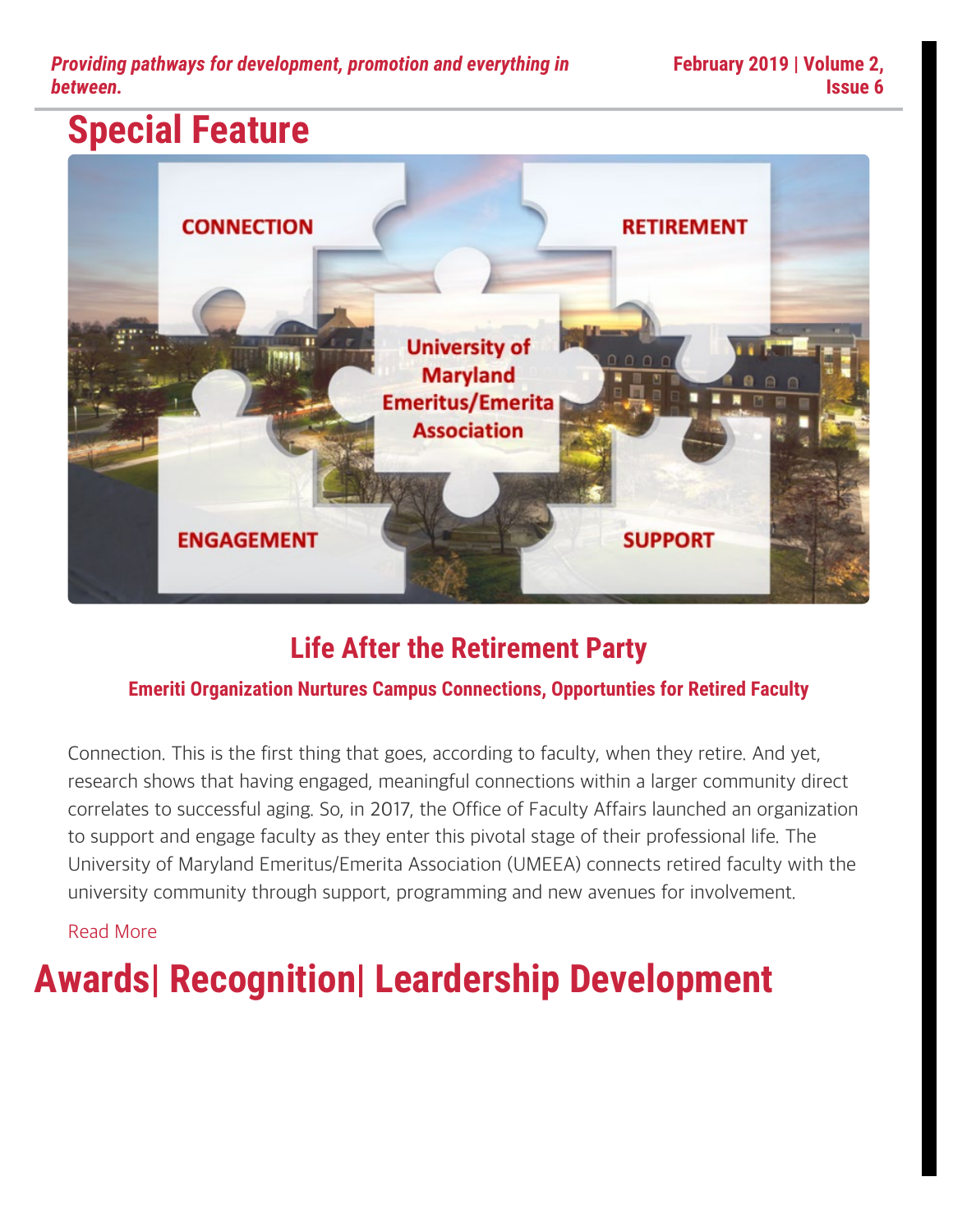



Big Ten Academic Alliance Leadership Development Programs We are now accepting nominations for the 2019- 2020 Big Ten Academic Alliance [Academic](http://www.btaa.org/leadership/alp/introduction) [Leadership Program](http://www.btaa.org/leadership/alp/introduction) & [Department Executive](http://www.btaa.org/leadership/deo/introduction) [Officers](http://www.btaa.org/leadership/deo/introduction) program. Submit a nomination for the [ALP](https://go.umd.edu/big10alp) or [DEO.](https://go.umd.edu/big10deo) For additional details, click [here.](https://www.btaa.org/leadership)

### **Policy and Procedures**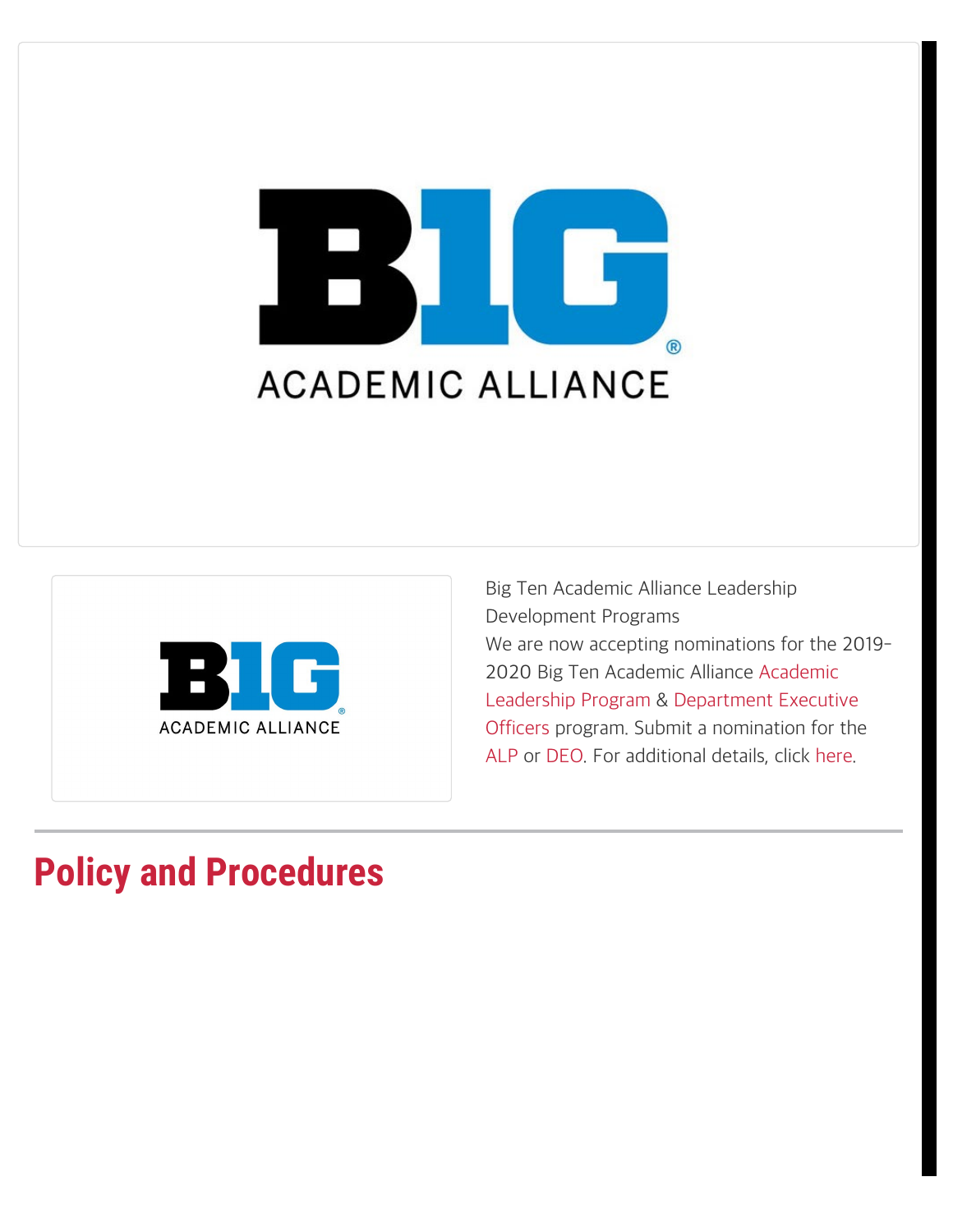

#### **Research Integrity**

The inherent requirement for integrity in the quest for knowledge and in the creation of scholarly and artistic works is fundamental to the academic purpose. Deviations from the proper conduct of scholarly work erode the public's confidence in science, in scholarship and in institutions of higher education. [Read](https://faculty.umd.edu/policies/misconduct.html) [on](https://faculty.umd.edu/policies/misconduct.html) for ways to keep your work compliant.

## **Faculty Development**



### **The Rhythms of the Semester: Implications for Practice, Persona**

We begin each semester on a different note than we end on. The early weeks hold promise and high hopes, both often curtailed when the first assignments are graded. The final weeks find...[Read more](https://www.facultyfocus.com/articles/philosophy-of-teaching/the-rhythms-of-the-semester-implications-for-practice-persona/) from Faculty Focus.

### **2019 ORIENTATION - SAVE THE DATES**

- August 13 & 14: New Administrators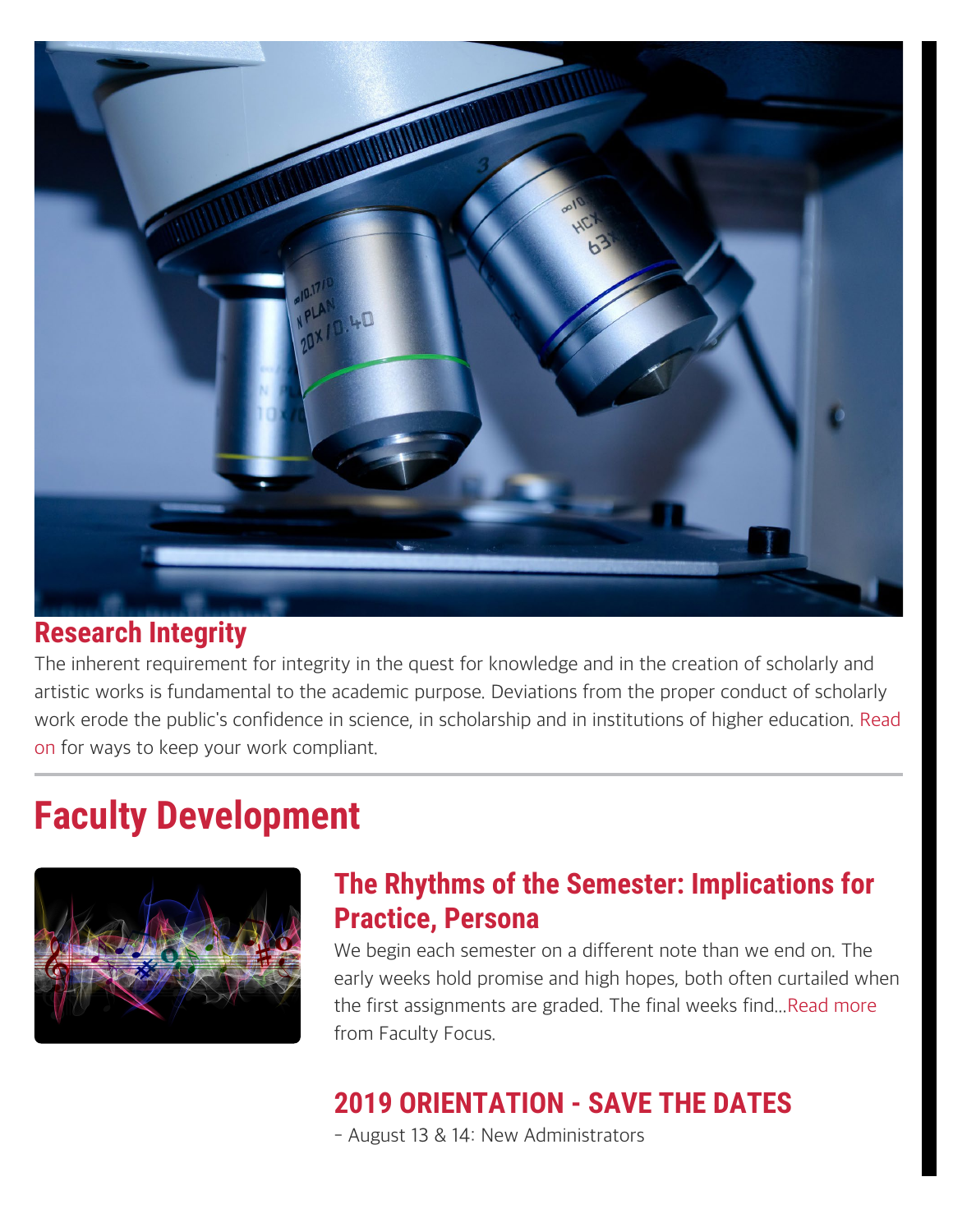

- August 20 & 21: New Faculty Check our [Orientation](https://faculty.umd.edu/orientation/) website for details in late spring!

### **Tips and Resources**



### **Funding Opportunities**

Locating funding can sometimes be challenging. The [Office of](https://research.umd.edu/funding) [Research Development](https://research.umd.edu/funding) provides information on funding sources and available resources on their website. In addition, they also provide information on limited submissions and proposal writing. View details [here](https://ora.umd.edu/proposal-development/locating-funding).



#### **We want to hear from you!**

[Take our brief survey](https://umdsurvey.umd.edu/jfe/form/SV_cTHeVwF8eUG0HB3) to let us know what types of content you wish to see in the newsletter. Responses are anonymous and results will be shared in the March newsletter. Last month's survey indicated faculty members want more workshops on Research and Collaboration.

# **City of College Park News.**



### **Playa Bowls opens in College Park**

A New Jersey chain is one of the latest new food places to open in College Park, "serving healthy, delicious açaí, pitaya, coconut bowls and smoothies with sustainability and community in mind." [Read](https://www.hyattsvillewire.com/2019/01/29/playa-bowls-college-park-hyattsville/) [more](https://www.hyattsvillewire.com/2019/01/29/playa-bowls-college-park-hyattsville/) about this new addition just off Baltimore Avenue from The Hyattsville Wire.

### **College Park City-University Partnership Home Ownership Program**

The City of College Park is booming with new shops, restaurants, and stores, and faculty and staff members are quickly realizing that it is a great place to call home. Live near your work! Learn more about the